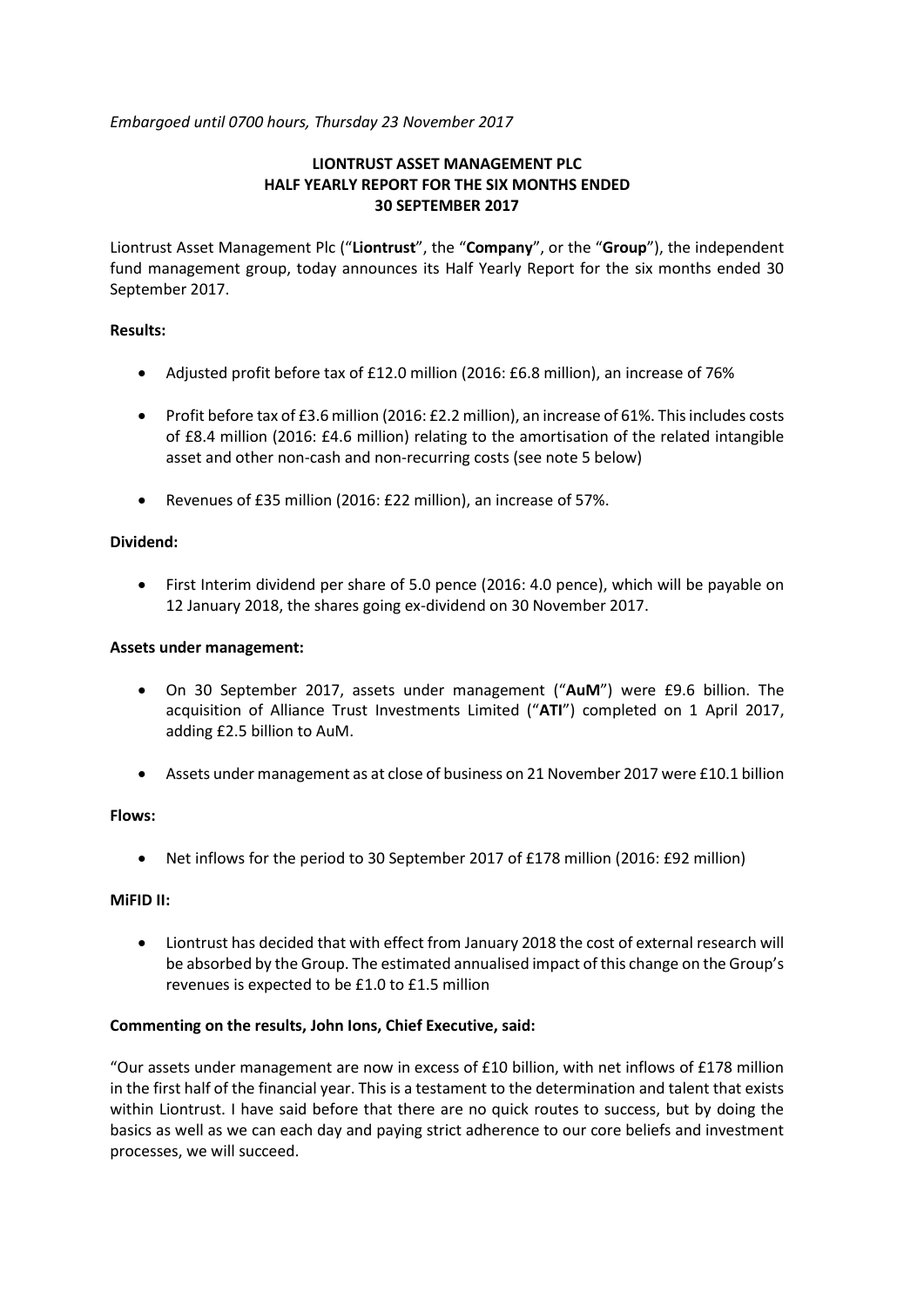We have generated these net inflows despite the uncertainty caused by the ongoing Brexit negotiations and the fact UK All Companies has been the worst selling sector by net retail flows in seven of the past 13 months to the end of September 2017, according to the IA. It shows the resilience of investor demand for active fund management with proven long-term track records and robust investment processes despite a challenging environment.

This is demonstrated by Anthony Cross, who celebrates 20 years of active fund management at Liontrust at the start of next year. He has run the UK Smaller Companies Fund since 8 January 1998. From launch, the Fund has returned 1,121% against 282% by the FTSE Small Cap (ex IT) Index and 612% by the average fund in the IA UK Smaller Companies sector<sup>1</sup>.

The Liontrust Sustainable Investment team has bedded in well in the first six months, with assets growing and performance strong across its range of funds. Sustainable investing is grabbing a lot of headlines, and with our team having critical mass and a long track record this puts us in an enviable position to benefit from the growth.

The success of our approach to managing money and the business is reflected in the independent recognition we have received this year. We have won three industry awards in recent months for Specialist Group of the Year, while Special Situations, European Growth and GF European Strategic Equity have won individual fund awards.

In the first quarter of 2018, we will further diversify our fund management capability through David Roberts and Phil Milburn joining from Kames. David and Phil are very highly regarded fixed income fund managers with excellent long-term performance records.

They will add to the experienced and talented group of fund management teams that we already have at Liontrust. We trust our fund managers and provide the environment to enable them to focus on running money and not get distracted by day-to-day aspects of running a business. Having documented investment processes also provides greater predictability of how our funds will be managed and what are likely to be the more challenging market environments for them.

We are in great shape after a successful 2017 and I look forward with optimism, safe in the knowledge that we have the skill and dedication within the business to continue our growth."

<sup>1</sup> Source: Financial Express, total return (income reinvested and net of fees), bid to bid, since launch (8 January 1998) to 31 October 2017, based on primary share class.

#### **For further information please contact:**

| <b>Liontrust Asset Management</b><br>John Ions, Vinay Abrol                            | 020 7412 1700<br>www.liontrust.co.uk |
|----------------------------------------------------------------------------------------|--------------------------------------|
| Simon Hildrey - Chief Marketing Officer                                                |                                      |
| <b>Numis Securities Limited</b><br>Charles Farguhar                                    | 020 7260 1000                        |
| <b>Macquarie Capital (Europe) Limited</b><br>Advisory – Jonny Allison, Kavita Choitram | 020 3037 2000                        |
| Corporate Broking - Alex Reynolds, Nicholas Harland                                    |                                      |

#### **Chairman's Statement**

#### **Introduction**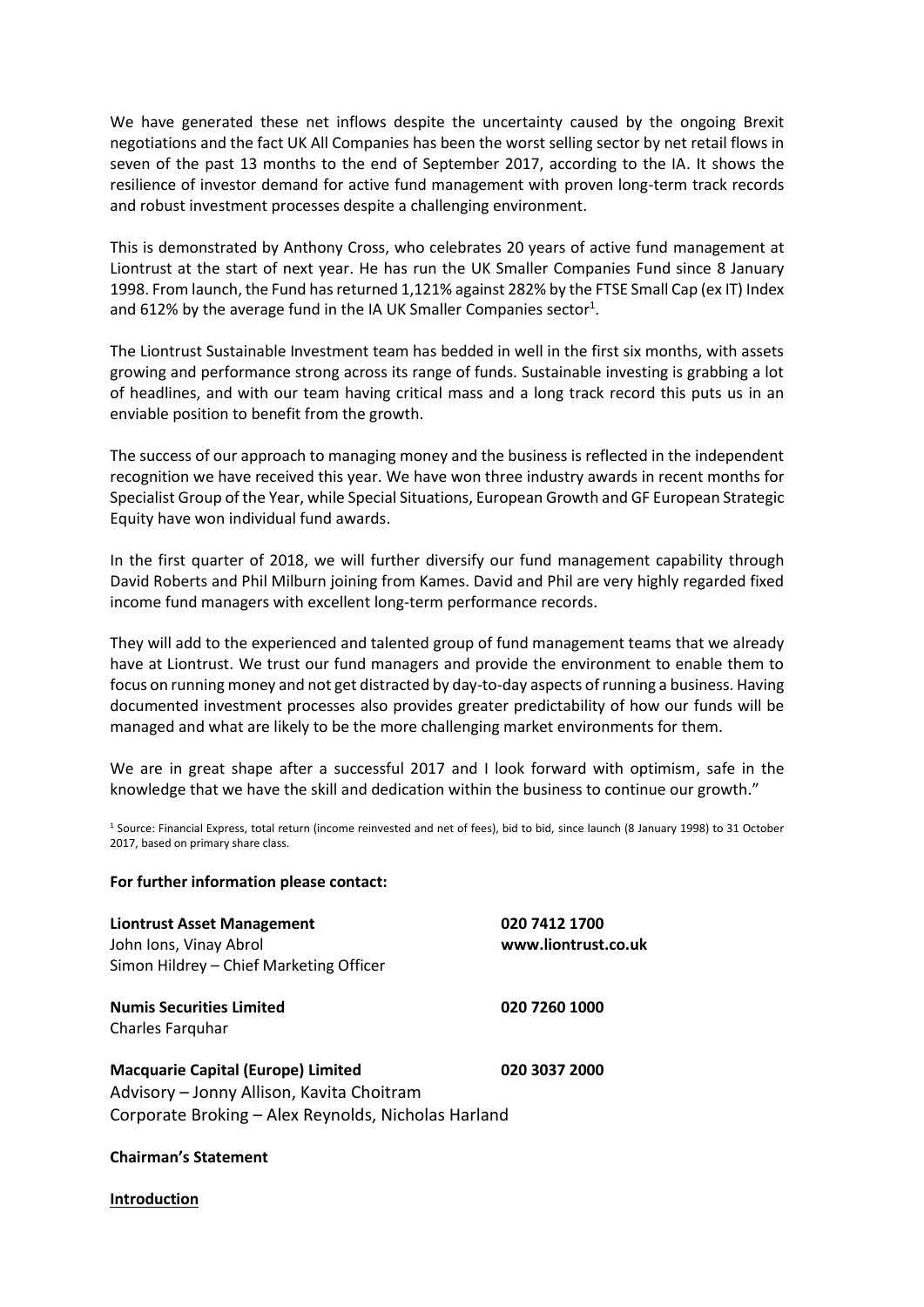Digitalisation has been transforming communications and the speed at which information spreads around the world. We live in a world in which the news cycle moves at an ever increasing pace and people want instant responses to and views of events.

It is vital that we embrace digitalisation to enhance our business and better service our clients and investors. It is equally important that we retain our core values and focus on what has made us successful. We take a long-term approach to managing money at Liontrust, with each team applying their distinct investment processes to running funds and portfolios and not getting distracted by the increasing levels of market noise that is a feature of our 24-hour news cycle.

We continually face many other opportunities and challenges, whether it is through political or economic uncertainty, regulatory developments or changing competitors. Like our fund managers, it is key that we as a company focus on what is in our power to control and determine.

The success of Liontrust's approach is shown by the strong set of results for the first half of our financial year. We have grown our revenue, profits and dividend. This has been driven by the continued increase in our AuM, which has gone through £10 billion since the end of September. We are also further diversifying our fund management capability, with the addition of the Liontrust Sustainable Investment team from Alliance Trust Investments in April 2017 along with David Roberts and Phil Milburn joining from Kames in January 2018.

Sophia Tickell is a strong addition for Liontrust, joining the Board on 1 October 2017 as an Independent Non-executive Director. She brings vast and valuable experience, having worked with asset managers for more than 15 years as well as in other sectors and on academic and charitable boards.

I would like to thank our shareholders, investors and staff for all their support and loyalty to Liontrust. We are in a very strong position to continue to expand and grow the business.

## **Results**

Adjusted profit before tax was £12.002 million (2016: £6.838 million). Adjusted profit before tax is disclosed in order to give shareholders an indication of the profitability of the Group excluding non-cash (depreciation, intangible asset amortisation and share incentivisation related) expenses and non-recurring (professional fees relating to acquisition, cost reduction, restructuring, share incentivisation and severance compensation related) expenses ("Adjustments"), see note 5 below for a reconciliation of adjusted profit (or loss) before tax.

Profit before tax is £3.344 million (2016: £2.245 million).

# **Dividend**

In accordance with the Company's dividend policy, the Board is declaring a First Interim dividend of 5.0 pence per share (2016: 4.0 pence) which will be payable on 12 January 2018 to shareholders who are on the register as at 1 December 2017, the shares going ex-dividend on 30 November 2017.

The Company has a Dividend Reinvestment Plan ("DRIP") that allows shareholders to reinvest dividends to purchase additional shares in the Company. For shareholders to apply the proceeds of this and future dividends to the DRIP, application forms must be received by the Company's Registrars by no later than 15 December 2017. Existing participants in the DRIP will automatically have the dividend reinvested. Details on the DRIP can be obtained from Link Asset Services on 0371 664 0381 or at www.signalshares.com. (Calls are charged at the standard geographic rate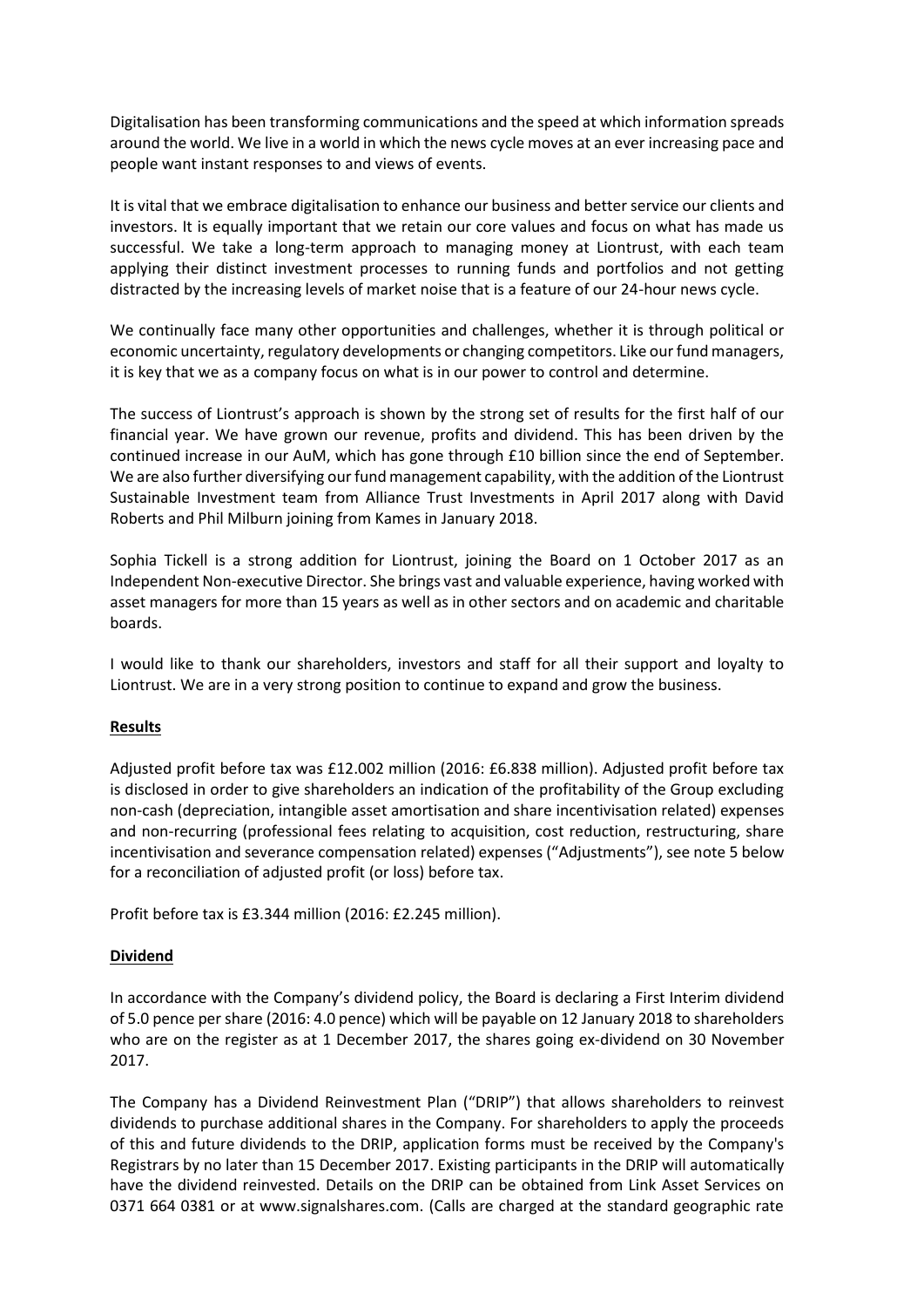and will vary by provider. Calls outside the United Kingdom will be charged at the applicable international rate. Lines are open between 09:00 - 17:30, Monday to Friday excluding public holidays in England and Wales).

#### **Funds under Management**

On 30 September 2017, our AuM stood at £9,640 million and were broken down by type and process as follows:-

| <b>Process</b>         | Total | <b>Institutional</b> | <b>UK Retail</b> | <b>Multi-Asset</b> | <b>Offshore Funds</b>    |
|------------------------|-------|----------------------|------------------|--------------------|--------------------------|
|                        | (f.m) | (f.m)                | (fm)             | $(\text{fm})$      | $(\text{fm})$            |
| Cashflow Solution      | 947   | 507                  | 322              |                    | 118                      |
| Economic Advantage     | 4,404 | 283                  | 4,046            |                    | 75                       |
| <b>Macro Thematic</b>  | 459   | 124                  | 308              |                    | 27                       |
| European Income        | 244   | ۰                    | 244              | ٠                  | ٠                        |
| Asia                   | 111   |                      | 99               |                    | 12                       |
| Sustainable Investment | 2,792 | 52                   | 2,542            |                    | 198                      |
| Multi-Asset            | 634   | ۰                    |                  | 634                | $\overline{\phantom{a}}$ |
| Indexed                | 49    |                      | 49               |                    |                          |
| <b>Total</b>           | 9,640 | 966                  | 7,610            | 634                | 430                      |

On 21 November 2017, our AuM was £10.126 billion.

#### **Funds Flows**

The net inflows over the six months to 30 September 2017 are £178 million (2016: £92 million). A reconciliation of fund flows and AuM over the half year is as follows:-

|                                                   | Total<br>£m  | <b>Institutional</b><br>£m | <b>UK Retail</b><br>£m | Multi-<br>Asset<br>$fm$        | <b>Offshore Funds</b><br>£m |
|---------------------------------------------------|--------------|----------------------------|------------------------|--------------------------------|-----------------------------|
| Opening AuM - 1 April 2017                        | 6,523        | 1,044                      | 4,648                  | 612                            | 219                         |
| Net flows                                         | 178          | (160)                      | 303                    | $\overline{2}$                 | 33                          |
| Acquisitions<br>Market and Investment performance | 2,518<br>421 | 49<br>33                   | 2,316<br>343           | $\overline{\phantom{a}}$<br>20 | 153<br>25                   |
| Closing AuM - 30 September 2017                   | 9.640        | 966                        | 7.610                  | 634                            | 430                         |

## **Fund Performance (Quartile ranking)**

|                                               | <b>Quartile ranking</b><br>$-Since$<br>Launch/Manager<br><b>Appointed</b> | <b>Quartile</b><br>ranking $-5$<br>year | <b>Quartile</b><br>ranking $-3$<br>year | <b>Quartile</b><br>ranking $-1$<br>vear | Launch<br>Date/Manager<br><b>Appointed</b> |
|-----------------------------------------------|---------------------------------------------------------------------------|-----------------------------------------|-----------------------------------------|-----------------------------------------|--------------------------------------------|
| Liontrust UK Growth Fund                      | $\mathbf{1}$                                                              | 2                                       | $\mathbf{1}$                            | 3                                       | 25/03/2009                                 |
| <b>Liontrust Special Situations</b><br>Fund   | $\mathbf{1}$                                                              | 2                                       | $\mathbf{1}$                            | 2                                       | 10/11/2005                                 |
| Liontrust UK Smaller<br><b>Companies Fund</b> | $\mathbf{1}$                                                              | 1                                       | 1                                       | 3                                       | 08/01/1998                                 |
| Liontrust UK Micro Cap<br>Fund                | 3                                                                         |                                         |                                         | 3                                       | 09/03/2016                                 |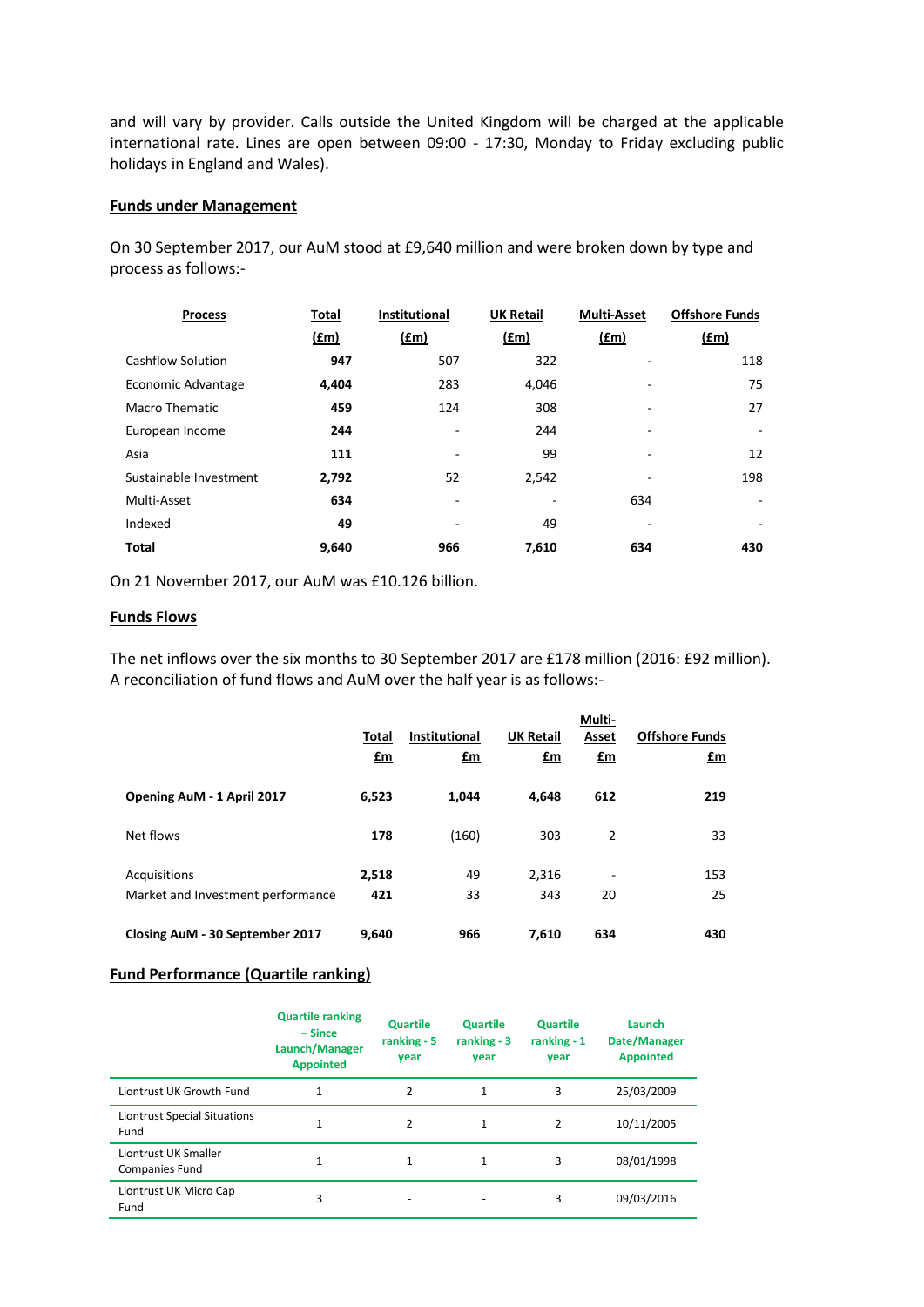| Liontrust Macro Equity<br><b>Income Fund</b>                  | $\mathbf{1}$   | 3              | 4              | 3              | 31/10/2003 |
|---------------------------------------------------------------|----------------|----------------|----------------|----------------|------------|
| Liontrust Macro UK Growth<br>Fund                             | $\overline{2}$ | $\overline{4}$ | 4              | 3              | 01/08/2002 |
| Liontrust European Growth<br>Fund                             | $\mathbf{1}$   | $\overline{2}$ | $\mathbf{1}$   | 4              | 15/11/2006 |
| Liontrust Asia Income Fund                                    | $\overline{2}$ | $\overline{2}$ | $\overline{2}$ | 4              | 05/03/2012 |
| Liontrust European Income<br>Fund                             | 3              | 4              | 4              | 4              | 15/12/2005 |
| Liontrust European<br><b>Enhanced Income Fund</b><br>(Hedged) | 4              | 4              | 4              | 4              | 30/04/2010 |
| Liontrust Global Income<br>Fund                               | 4              |                | 4              | 3              | 03/07/2013 |
| Liontrust Monthly Income<br><b>Bond Fund</b>                  | $\mathbf{1}$   | $\mathbf{1}$   | $\mathbf{1}$   | $\mathbf{1}$   | 12/07/2010 |
| Liontrust SF Absolute<br>Growth Fund                          | $\overline{4}$ | $\mathbf{1}$   | $\mathbf{1}$   | $\mathbf{1}$   | 19/02/2001 |
| Liontrust SF Corporate<br><b>Bond Fund</b>                    | $1\,$          | $\mathbf 1$    | $\mathbf{1}$   | $\mathbf{1}$   | 20/08/2012 |
| <b>Liontrust SF Cautious</b><br>Managed Fund                  | $\mathbf{1}$   |                | $\mathbf{1}$   | $\mathbf{1}$   | 23/07/2014 |
| Liontrust SF Defensive<br>Managed Fund                        | $1\,$          |                | $\mathbf{1}$   | 1              | 23/07/2014 |
| Liontrust SF European<br>Growth Fund                          | $\overline{2}$ | $\overline{2}$ | $\mathbf{1}$   | $\overline{2}$ | 19/02/2001 |
| Liontrust SF Global Growth<br>Fund                            | 4              | $\overline{2}$ | $\overline{2}$ | $\mathbf 1$    | 19/02/2001 |
| Liontrust SF Managed Fund                                     | 3              | $\mathbf{1}$   | $\mathbf{1}$   | $\mathbf{1}$   | 19/02/2001 |
| Liontrust UK Ethical Fund                                     | $\overline{2}$ | $\mathbf 1$    | $\mathbf{1}$   | $\mathbf{1}$   | 01/12/2000 |
| Liontrust SF UK Growth<br>Fund                                | $\overline{2}$ | 1              | $\mathbf{1}$   | $\mathbf{1}$   | 19/02/2001 |

Source: Financial Express, total return (income reinvested and net of fees), bid to bid, to 30 September 2017 unless otherwise stated, based on primary share classes. The above funds are all UK authorised unit trusts or UK authorised ICVCs (primary share class). Liontrust FTSE 100 Tracker Fund (index fund) not included. Past performance is not a guide to the future; the value of investments and the income from them can fall as well as rise. Investors may not get back the amount originally subscribed. Quartile rankings correct as at 03/10/2017.

## **Outlook**

We have made further progress in developing and growing Liontrust over the past six months. With the addition of the Liontrust Sustainable Investment team and the arrival of David Roberts and Phil Milburn early in 2018, we are expanding our fund management capability and diversifying our potential client base, both in the UK and internationally. We have delivered another six months of positive net inflows, breaking through £10 billion in AuM since the end of September 2017.

We have a much stronger infrastructure at Liontrust, ensuring it can support the further expansion of our business. We are also focused on continuing to deliver a first-class service to our investors as we grow our funds and proposition.

The depth of talent at Liontrust gives me great confidence that we can thrive for the benefit of investors and shareholders.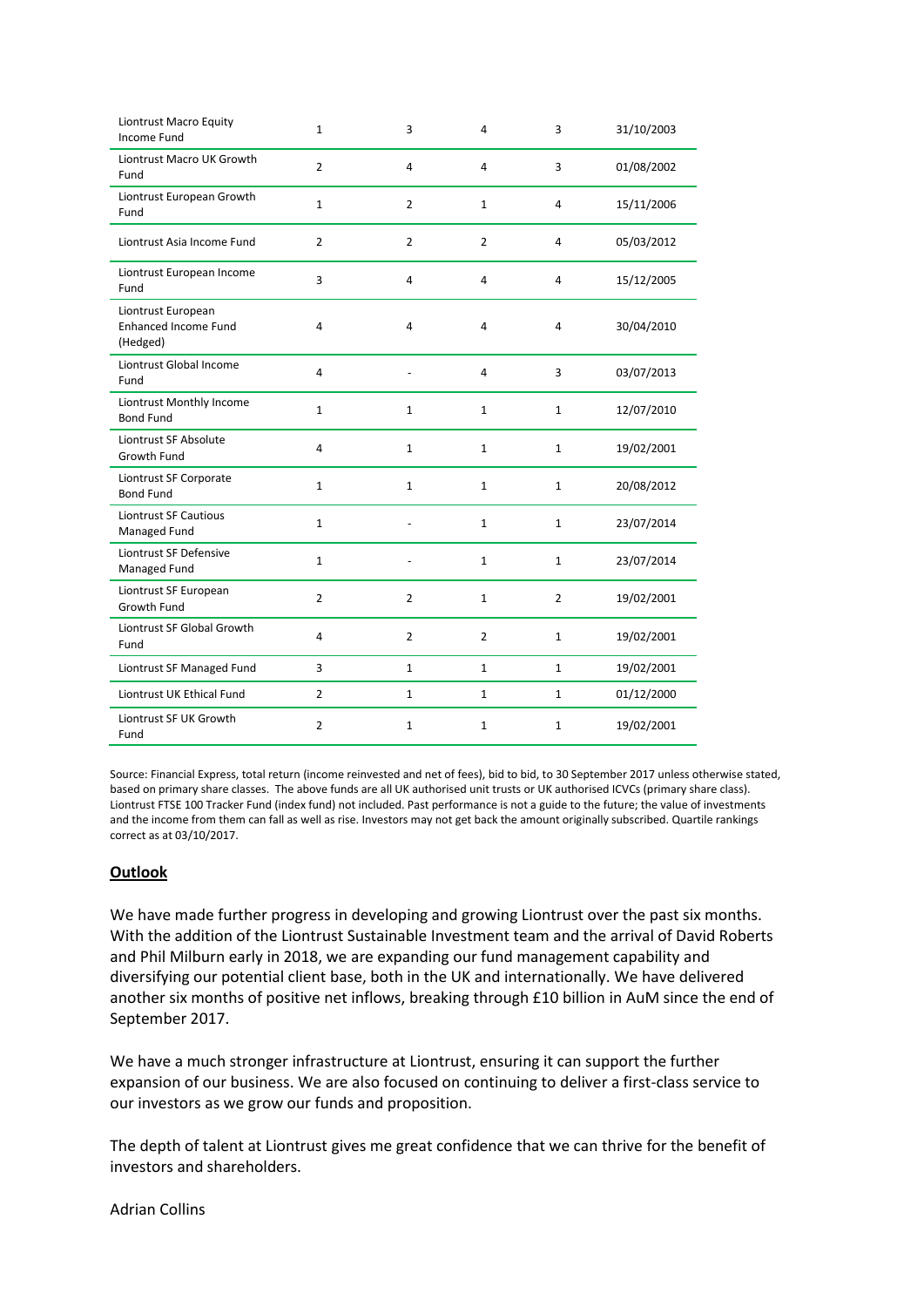#### **Non-executive Chairman**

# **Consolidated Statement of Comprehensive Income**

**Six months ended 30 September 2017**

|                                                          |       |                  | Six            | Six         | Year      |
|----------------------------------------------------------|-------|------------------|----------------|-------------|-----------|
|                                                          |       |                  | months to      | months to   | ended     |
|                                                          |       |                  | 30-Sep-17      | 30-Sep-16   | 31-Mar-17 |
|                                                          |       |                  | (unaudited)    | (unaudited) | (audited) |
|                                                          |       | <b>Notes</b>     | £'000          | £'000       | £'000     |
|                                                          |       |                  |                |             |           |
|                                                          |       |                  |                |             |           |
|                                                          |       |                  |                |             |           |
| Revenue                                                  |       | 4                | 34,572         | 22,043      | 51,508    |
| Cost of sales                                            |       |                  | (25)           | (25)        | (50)      |
| <b>Gross profit</b>                                      |       |                  | 34,547         | 22,018      | 51,458    |
| Realised profit on sale of financial assets              |       |                  | $\overline{2}$ | 104         | 6         |
| Unrealised profit on financial assets                    |       |                  |                |             |           |
|                                                          |       |                  |                |             | 134       |
| Administration expenses                                  |       | 5                | (30, 957)      | (19,886)    | (42, 506) |
| <b>Operating profit</b>                                  |       |                  | 3,592          | 2,236       | 9,092     |
| Interest receivable                                      |       |                  | $\overline{2}$ | 9           | 11        |
| Profit before tax                                        |       |                  | 3,594          | 2,245       | 9,103     |
|                                                          |       |                  |                |             |           |
| Taxation                                                 |       | 7                | (954)          | (496)       | (2, 275)  |
| Profit for the period                                    |       |                  | 2,640          | 1,749       | 6,828     |
|                                                          |       |                  |                |             |           |
| <b>Total comprehensive income</b>                        |       |                  | 2,640          | 1,749       | 6,828     |
|                                                          |       |                  |                |             |           |
|                                                          |       |                  | Pence          | Pence       | Pence     |
| Basic earnings per share                                 |       | 8                | 5.37           | 3.88        | 15.15     |
| Diluted earnings per share                               |       | 8                | 5.21           | 3.80        | 14.75     |
| <b>Consolidated Balance Sheet</b>                        |       |                  |                |             |           |
| As at 30 September 2017                                  |       |                  |                |             |           |
|                                                          |       | 30-Sep-17        | 30-Sep-16      |             | 31-Mar-17 |
|                                                          |       | (unaudited)      | (unaudited)    |             | (audited) |
|                                                          | Notes | £'000            |                | £'000       | £'000     |
| <b>Assets</b>                                            |       |                  |                |             |           |
| Non current assets                                       |       |                  |                |             |           |
| Intangible assets                                        | 9     | 14,530           |                | 5,273       | 3,640     |
| Goodwill                                                 |       | 9,872            |                |             |           |
| Property, plant and equipment                            |       | 263              |                | 191         | 195       |
| Deferred tax assets                                      |       |                  |                | 1,052       | 964       |
| <b>Total non current assets</b>                          |       | 24,665           |                | 6,516       | 4,799     |
|                                                          |       |                  |                |             |           |
| <b>Current assets</b>                                    |       |                  |                |             |           |
|                                                          |       |                  |                |             |           |
| Trade and other receivables                              |       | 48,564           |                | 49,058      | 68,066    |
| Financial assets                                         | 10    | 1,545            |                | 1,757       | 1,404     |
| Cash and cash equivalents<br><b>Total current assets</b> |       | 22,619<br>72,728 |                | 18,333      | 16,956    |

**Liabilities**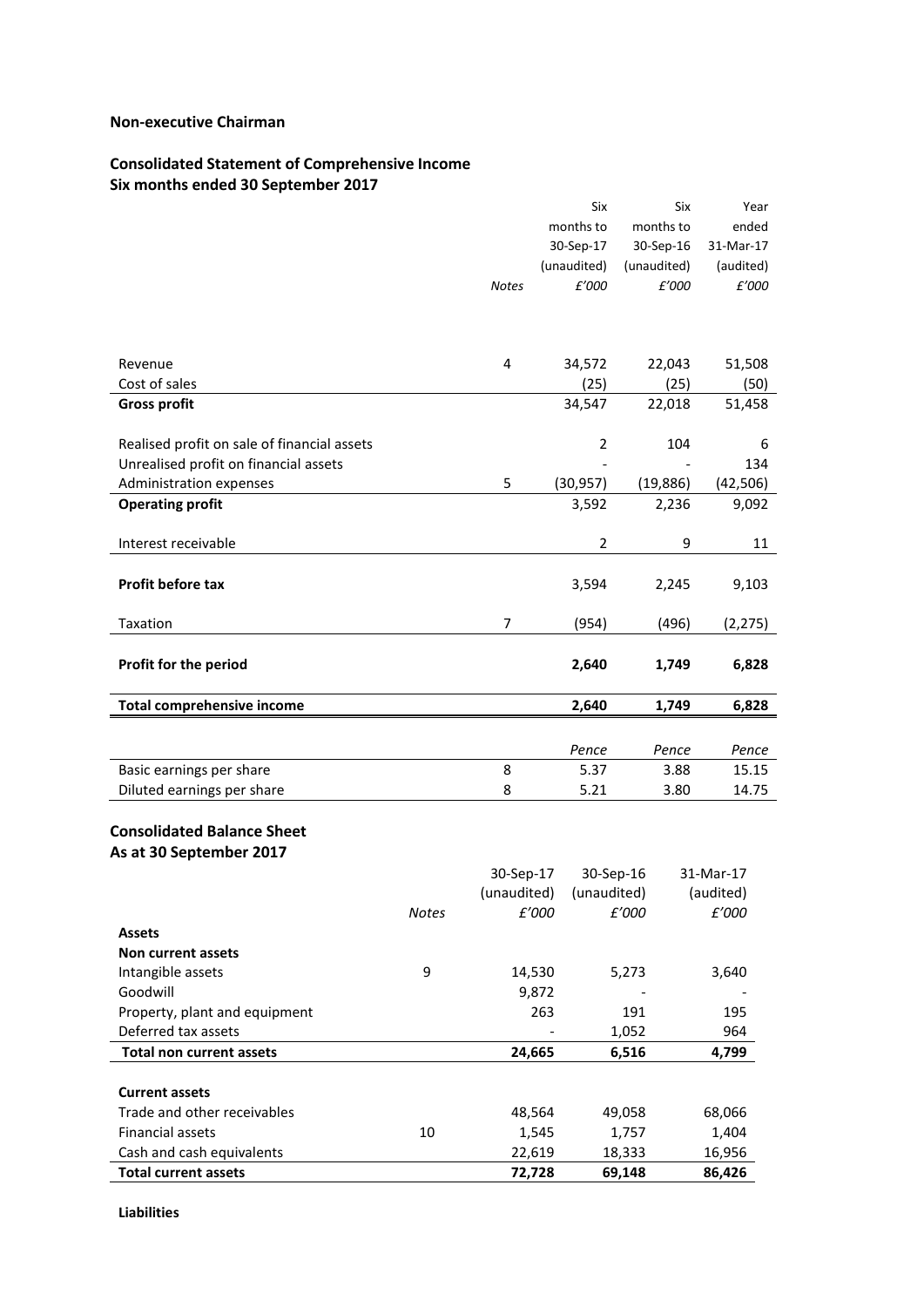| <b>Non current liabilities</b>                                                |                |             |           |
|-------------------------------------------------------------------------------|----------------|-------------|-----------|
| <b>DBVAP liability</b>                                                        | (788)          |             | (322)     |
| Deferred tax liabilities                                                      | (998)          |             |           |
| <b>Total non current liabilities</b>                                          | (1,786)        |             | (322)     |
|                                                                               |                |             |           |
| <b>Current liabilities</b>                                                    |                |             |           |
| Trade and other payables                                                      | (51, 831)      | (52, 304)   | (63,960)  |
| Corporation tax payable                                                       | (58)           | (907)       | (393)     |
| <b>Total current liabilities</b>                                              | (51,889)       | (53,211)    | (64, 353) |
|                                                                               |                |             |           |
| <b>Net current assets</b>                                                     | 20,839         | 15,937      | 22,073    |
|                                                                               |                |             |           |
| <b>Net assets</b>                                                             | 43,718         | 22,453      | 26,550    |
|                                                                               |                |             |           |
| <b>Shareholders' equity</b>                                                   |                |             |           |
| Ordinary shares                                                               | 495            | 454         | 454       |
| Share premium                                                                 | 15,796         | 17,692      |           |
| Deferred consideration                                                        | 3,959          |             |           |
| Capital redemption reserve                                                    | 19             | 19          | 19        |
| Retained earnings                                                             | 27,133         | 7,323       | 28,936    |
| Own shares held                                                               | (3,684)        | (3,035)     | (2,859)   |
| <b>Total equity</b>                                                           | 43,718         | 22,453      | 26,550    |
| <b>Consolidated Cash Flow Statement</b><br>Six months ended 30 September 2017 |                |             |           |
|                                                                               |                |             |           |
|                                                                               | Six            | Six         | Year      |
|                                                                               | months to      | months to   | ended     |
|                                                                               | 30-Sep-17      | 30-Sep-16   | 31-Mar-17 |
|                                                                               | (unaudited)    | (unaudited) | (audited) |
|                                                                               | £'000          | £'000       | £'000     |
| Cash flows from operating activities                                          |                |             |           |
| Cash inflow from operations                                                   | 48,944         | 29,365      | 56,460    |
| Cash outflow from operations                                                  | (38, 835)      | (21, 177)   | (42, 489) |
|                                                                               |                |             |           |
| Cash inflow/(outflow) from changes in unit trust                              |                |             |           |
| receivables and payables                                                      | 4,233          | 2,535       | (363)     |
| Net cash from operations                                                      | 14,342         | 10,723      | 13,608    |
| Interest received                                                             | $\overline{2}$ | 9           | 11        |
| Tax paid                                                                      | (1, 403)       | (500)       | (2,705)   |
| Net cash from operating activities                                            | 12,941         | 10,232      | 10,914    |
|                                                                               |                |             |           |
| Cash flows from investing activities                                          |                |             |           |
| Purchase of property, plant and equipment                                     | (146)          | (8)         | (73)      |
| Acquisition of investment management contracts                                |                | (4,083)     | (4,083)   |
| Acquisition of Alliance Trust Investments net of cash                         | (929)          |             |           |
| Purchase of ICI's                                                             |                |             | (95)      |
| Purchase of DBVAP Financial Asset                                             |                | (940)       | (940)     |
| Purchase of seeding investments                                               |                | (110)       | (252)     |
| Sale of seeding investments                                                   | 54             | 85          | 151       |
| Net cash used in investing activities                                         | (1,021)        | (5,056)     | (5, 292)  |
|                                                                               |                |             |           |
| <b>Cash flows from financing activities</b>                                   |                |             |           |
| Purchase of own shares                                                        | (848)          | (1,718)     | (1,738)   |
|                                                                               |                |             |           |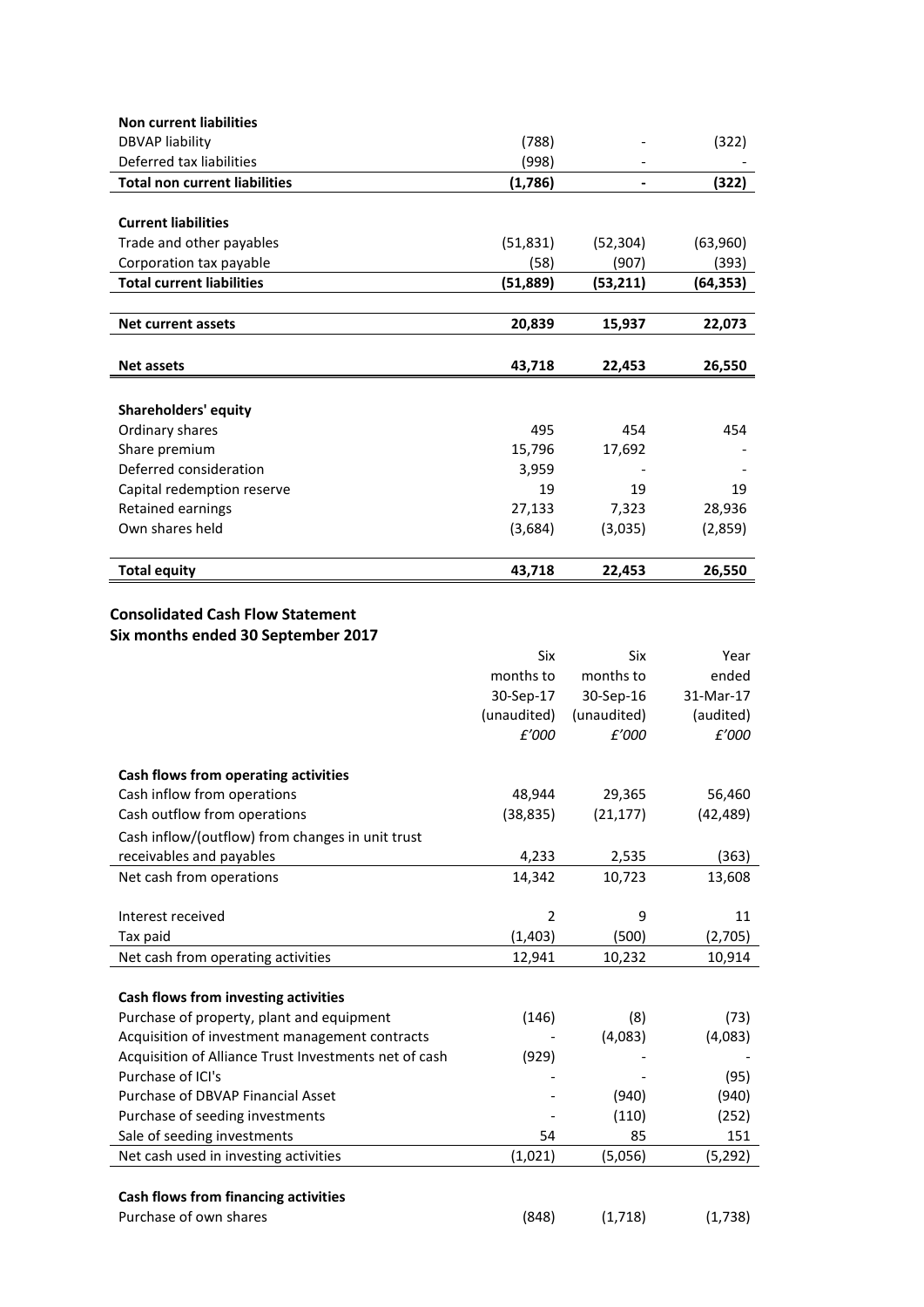| Dividends paid                                       | (5,409)  | (4,092) | (5,895) |
|------------------------------------------------------|----------|---------|---------|
| Net cash used in financing activities                | (6, 257) | (5,810) | (7,633) |
|                                                      |          |         |         |
| Net increase/(decrease) in cash and cash equivalents | 5,663    | (634)   | (2,011) |
| Opening cash and cash equivalents*                   | 16.956   | 18.967  | 18,967  |
| Closing cash and cash equivalents                    | 22.619   | 18.333  | 16,956  |

\* Cash and cash equivalents consists only of cash balances.

# **Consolidated Statement of Change in Equity Six months ended 30 September 2017**

| <b>Balance at 1 April 2017</b><br>brought forward | <b>Share</b><br>capital<br>£ '000<br>454 | <b>Share</b><br>premium<br>£ '000 | Deferred<br>Consideration<br>£'000 | Capital<br>Redemption<br>£ '000<br>19 | Retained<br>earnings<br>£ '000<br>28,936 | Own shares<br>held<br>£ '000<br>(2,859) | <b>Total</b><br>Equity<br>£ '000<br>26,550 |
|---------------------------------------------------|------------------------------------------|-----------------------------------|------------------------------------|---------------------------------------|------------------------------------------|-----------------------------------------|--------------------------------------------|
| Profit for the period                             |                                          |                                   |                                    | $\overline{\phantom{a}}$              | 2,640                                    |                                         | 2,640                                      |
| Total comprehensive income<br>for the period      |                                          |                                   |                                    | $\overline{\phantom{0}}$              | 2,640                                    |                                         | 2,640                                      |
| Dividends paid                                    |                                          |                                   |                                    | $\overline{\phantom{a}}$              | (5,409)                                  | $\overline{\phantom{a}}$                | (5,409)                                    |
| Deferred consideration ATI                        |                                          |                                   | 3,959                              | $\qquad \qquad \blacksquare$          |                                          |                                         | 3,959                                      |
| Shares issued                                     | 41                                       | 15,796                            |                                    | $\overline{\phantom{a}}$              |                                          | $\overline{\phantom{0}}$                | 15,837                                     |
| Purchase of own shares                            |                                          |                                   |                                    |                                       |                                          | (825)                                   | (825)                                      |
| Equity share options issued                       |                                          |                                   |                                    |                                       | 966                                      |                                         | 966                                        |
|                                                   |                                          |                                   |                                    |                                       |                                          |                                         |                                            |

| <b>Balance at 30 September 2017</b><br>27,133<br>495 15,796<br>3,959<br>19 | (3,684) | 43,718 |
|----------------------------------------------------------------------------|---------|--------|
|----------------------------------------------------------------------------|---------|--------|

# **Consolidated Statement of Change in Equity Six months ended 30 September 2016**

|                                            | Share   | <b>Share</b>             | Capital                  | Retained | Own shares | <b>Total</b> |
|--------------------------------------------|---------|--------------------------|--------------------------|----------|------------|--------------|
|                                            | capital | premium                  | redemption               | earnings | held       | Equity       |
|                                            | £ '000  | £ '000                   | £ '000                   | £ '000   | £ '000     | £ '000       |
| Balance at 1 April 2016 brought<br>forward | 454     | 17,692                   | 19                       | 9,330    | (1, 317)   | 26,178       |
| Profit for the period                      |         |                          |                          | 1,749    |            | 1,749        |
| Total comprehensive income for             |         |                          |                          |          |            |              |
| the period                                 |         | $\overline{\phantom{0}}$ | $\overline{\phantom{0}}$ | 1,749    |            | 1,749        |
| Dividends paid                             |         |                          | $\overline{\phantom{0}}$ | (4,092)  | -          | (4,092)      |
| Purchase of own shares                     | -       | $\overline{\phantom{a}}$ |                          | -        | (1,718)    | (1,718)      |
| Equity share options issued                |         |                          |                          | 336      |            | 336          |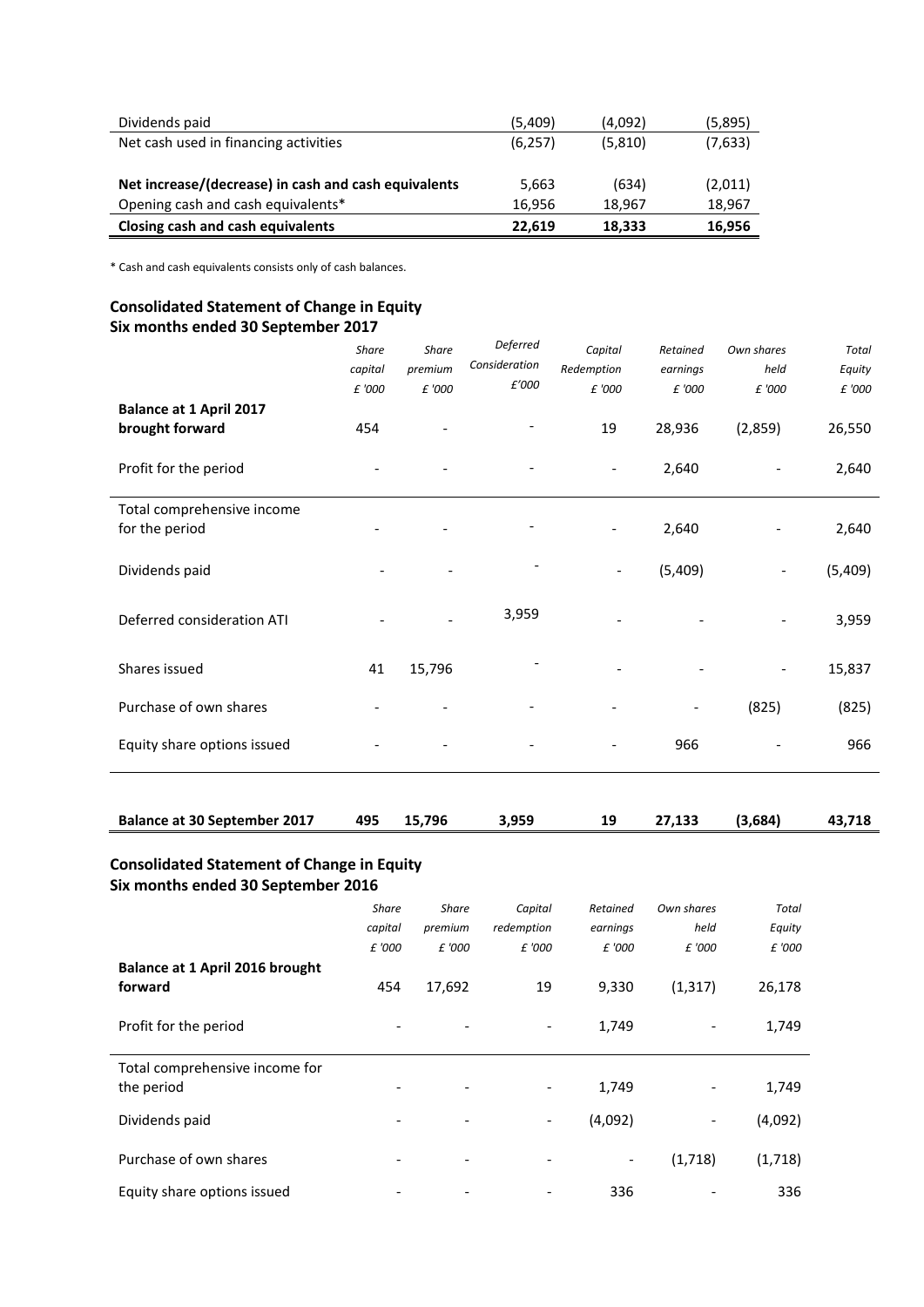| <b>Balance at 30 September 2016</b>                                           | 454                      | 17,692       | 19                       | 7,323                    | (3,035)                  | 22,453  |
|-------------------------------------------------------------------------------|--------------------------|--------------|--------------------------|--------------------------|--------------------------|---------|
| <b>Consolidated Statement of Change in Equity</b><br>Year ended 31 March 2017 |                          |              |                          |                          |                          |         |
|                                                                               |                          |              |                          |                          | Own                      |         |
|                                                                               | Ordinary                 | <b>Share</b> | Capital                  | Retained                 | shares                   | Total   |
|                                                                               | shares                   | premium      | redemption               | earnings                 | held                     | Equity  |
|                                                                               | £ '000                   | £ '000       | £ '000                   | £ '000                   | £ '000                   | £ '000  |
| <b>Balance at 1 April 2016</b>                                                |                          |              |                          |                          |                          |         |
| brought forward                                                               | 454                      | 17,692       | 19                       | 9,330                    | (1, 317)                 | 26,178  |
| Profit for the year                                                           |                          |              | $\overline{\phantom{m}}$ | 6,828                    |                          | 6,828   |
| Total comprehensive income                                                    |                          |              |                          |                          |                          |         |
| for the year                                                                  |                          |              |                          | 6,828                    |                          | 6,828   |
| Dividends paid                                                                |                          |              | $\overline{\phantom{a}}$ | (5,895)                  |                          | (5,895) |
| Capital reduction                                                             | $\overline{\phantom{a}}$ | (17, 692)    | $\overline{\phantom{a}}$ | 17,692                   |                          |         |
| Purchase of own shares                                                        |                          |              |                          | $\overline{\phantom{a}}$ | (1,738)                  | (1,738) |
| Purchase of ICI's                                                             |                          |              |                          | (95)                     |                          | (95)    |
| EBT share option settlement                                                   |                          |              |                          | (133)                    | 196                      | 63      |
| Equity share options issued                                                   |                          |              | $\overline{\phantom{a}}$ | 1,209                    | $\overline{\phantom{a}}$ | 1,209   |
| <b>Balance at 31 March 2017</b>                                               | 454                      |              | 19                       | 28,936                   | (2,859)                  | 26,550  |

## **Notes to the Financial Statements**

## **1. Principal accounting policies**

This Half Yearly Report is unaudited and does not constitute statutory accounts within the meaning of s434 of the Companies Act 2006. The financial information for the half years ended 30 September 2017 and 2016 has not been audited or reviewed by the auditors pursuant to the Auditing Practices Board guidance on Review of Interim Financial Information. The statutory accounts for the year ended 31 March 2017, which were prepared in accordance with International Financial Reporting Standards, comprising standards and interpretations approved by either the International Accounting Standards Board or the International Financial Reporting Interpretations Committee or their predecessors, as adopted by the European Union ("**IFRS**"), and with those parts of the Companies Act 2006 applicable to companies reporting under IFRS, have been delivered to the Registrar of Companies. The auditors' opinion on these accounts was unqualified and did not contain a statement made under s498 of the Companies Act 2006.

The financial statements have been prepared in accordance with the Disclosure Guidance and Transparency Sourcebook and with IAS 34 'Interim Financial Reporting'.

The accounting policies applied in this Half Yearly Report are consistent with those applied in the Group's most recent annual accounts other than the amendment of the 'intangible assets' policy. Assets are amortised over their useful lives on a straight line basis. Their useful lives are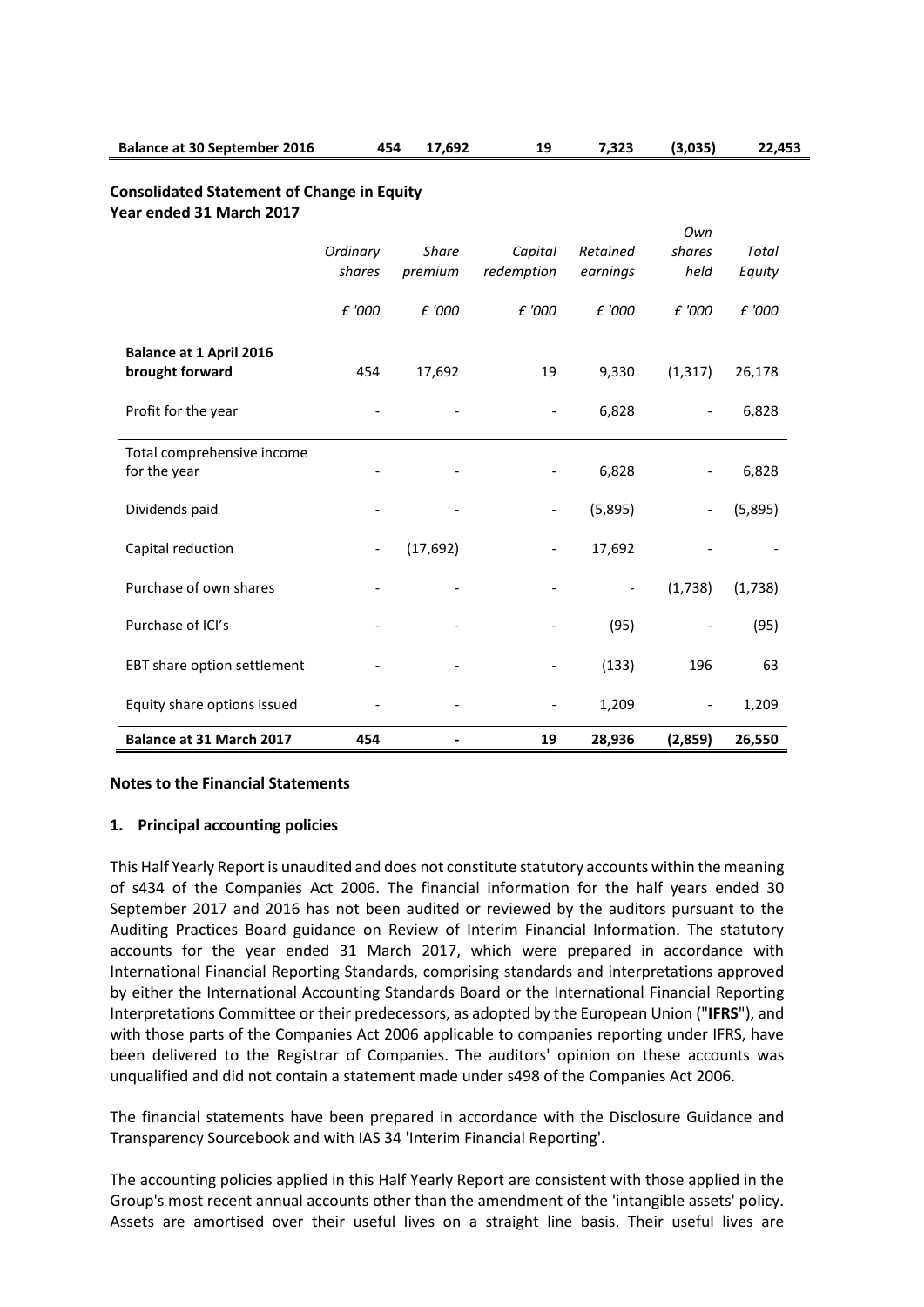determined by management at either 5 years or 10 years depending on the type of contracts and underlying investors.

Forthcoming accounting standards applicable to the Group:

IFRS 9 'Financial Instruments' and IFRS 15 'Revenue from Contracts with Customers' will become applicable from 1 January 2018. The expected impact of these standards is being assessed and further quantitative information will be included within the Group's 2018 Annual Report and Accounts.

## **2. Alternative Performance Measures**

The Group assess its performance using a variety of measures that are not defined under IFRS and are therefore termed alternative performance measures ("**APM's**"). The APMs that we use may not be directly comparable with similarly named measures used by other companies.

The Group uses the APM's to present its financial performance, in a manner which is aligned with the requirements of our stakeholders. By presenting these APM's it enables comparison with our peers who may use different accounting policies.

The Group uses the following APM's:

| <b>Alternative Performance Measure</b> | Definition                                                                                                             | <b>Reconciliation</b> |
|----------------------------------------|------------------------------------------------------------------------------------------------------------------------|-----------------------|
| Adjusted profit before tax             | Profit before tax, before<br>depreciation, amortisation, non-<br>recurring items* and share<br>incentivisation schemes | Note 6                |

Adjusted profit before tax is used to present a measure of profitability which excludes the effects of non-recurring and non-cash items and capital investment (depreciation and amortisation), enabling comparison with our peers and to provide a consistent measure of the businesses performance.

| Adjusted operating profit           | Adjusted profit before tax, before<br>interest.                                                                               | Note 6 |
|-------------------------------------|-------------------------------------------------------------------------------------------------------------------------------|--------|
| Adjusted basic earnings per share   | Adjusted profit before tax divided by<br>the weighted average number of<br>shares in issue for the period                     | n/a    |
| Adjusted diluted earnings per share | Adjusted profit before tax divided by<br>diluted<br>weighted<br>the<br>average<br>number of shares in issue for the<br>period | n/a    |

\* Non-recurring items include cost reduction expenses, restructuring costs, acquisition related costs, integration costs, severance compensation and non-recurring legal expenses.

## **3. Segmental reporting**

The Group's operates only in one business segment - Investment management.

The Group offers different fund products through different distribution channels. All financial, business and strategic decisions are made centrally by the Board, which determines the key performance indicators of the Group. The Group reviews financial information presented at a Group level. The Board, is therefore, the chief operating decision-maker for the Group. The information used to allocate resources and assess performance is reviewed for the Group as a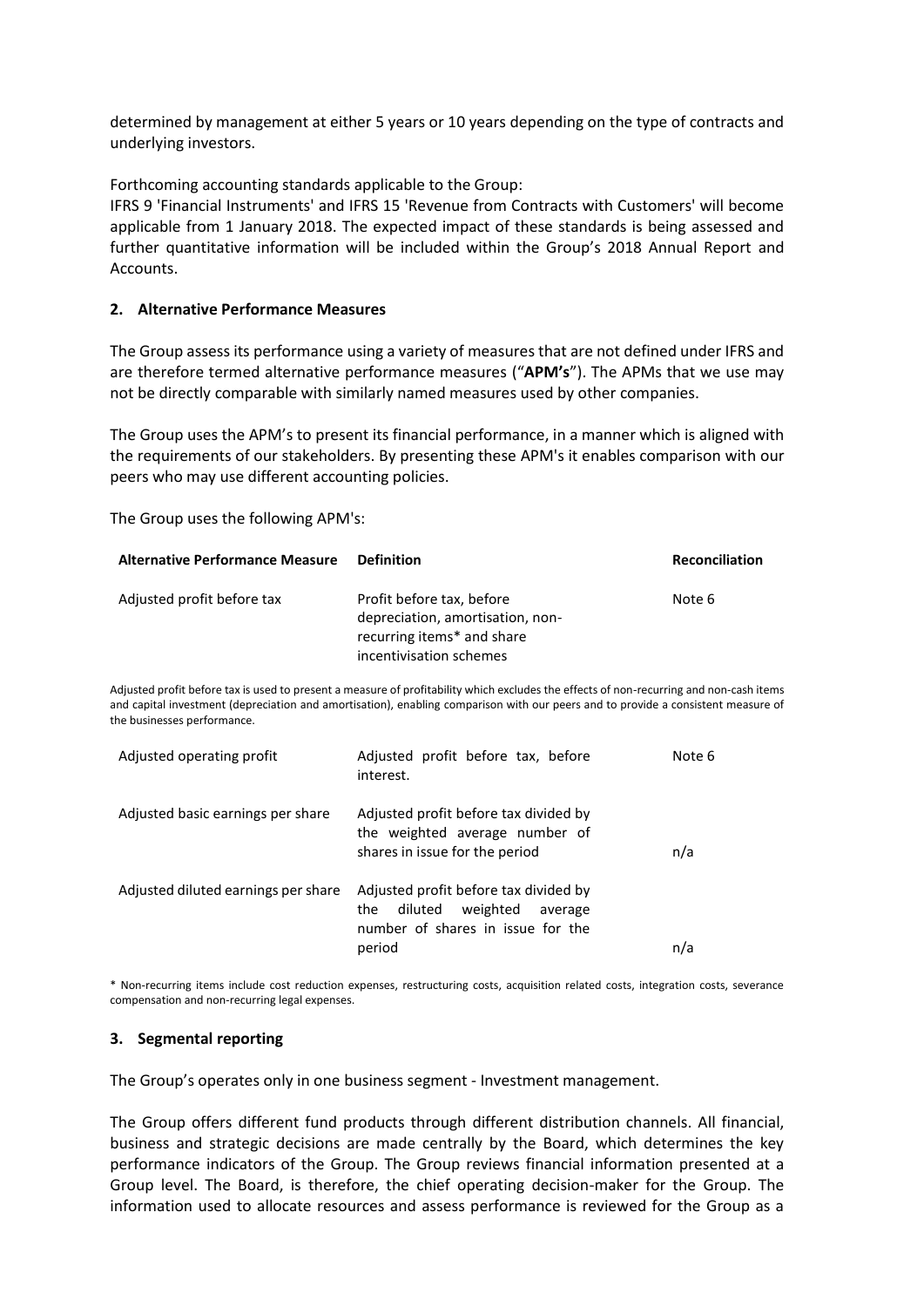whole. On this basis, the Group considers itself to be a single-segment investment management business.

#### **4. Revenue**

|                           | Six         | Six         | Year      |
|---------------------------|-------------|-------------|-----------|
|                           | months to   | months to   | ended     |
|                           | 30-Sep-17   | 30-Sep-16   | 31-Mar-17 |
|                           | (unaudited) | (unaudited) | (audited) |
|                           | £'000       | £'000       | £'000     |
| Revenue                   |             |             |           |
| - Revenue                 | 34,520      | 21,985      | 47,459    |
| - Performance fee revenue | 52          | 58          | 4,049     |
| <b>Total Revenue</b>      | 34,572      | 22,043      | 51,508    |

#### **5. Administration expenses**

|                                                | <b>Six</b>  | Six         | Year      |
|------------------------------------------------|-------------|-------------|-----------|
|                                                | months to   | months to   | ended     |
|                                                | 30-Sep-17   | 30-Sep-16   | 31-Mar-17 |
|                                                | (unaudited) | (unaudited) | (audited) |
|                                                | £'000       | £'000       | £'000     |
| <b>Employee related expenses</b>               |             |             |           |
| Director and employee costs                    | 3,905       | 2,291       | 5,721     |
| Pension costs                                  | 318         | 151         | 305       |
| Share incentivisation expense                  | 1,677       | 670         | 1,487     |
| <b>DBVAP</b> expense                           | 505         |             | 188       |
| Severance compensation <sup>1</sup>            | 1,469       | 25          | 53        |
|                                                | 7,874       | 3,137       | 7,754     |
| Non employee related expenses                  |             |             |           |
| Members' drawings charged as an expense        | 11,127      | 8,175       | 19,062    |
| Members' share incentivisation expense         | 999         | 1,588       | 1,762     |
| Member severance compensation                  | 338         |             | 165       |
| Professional services <sup>1,2</sup>           | 2,017       | 818         | 1,359     |
| Depreciation and Intangible asset amortisation | 1,403       | 1,424       | 3,118     |
| Other administration expenses                  | 7,199       | 4,744       | 9,286     |
| <b>Total administration expenses</b>           | 30,957      | 19,886      | 42,506    |

<sup>1</sup> Includes costs relating to the acquisition of Alliance Trust Investments Limited.

<sup>2</sup> Includes legal costs relating to claim by a former member and costs relating to the acquisition of the Argonaut business.

## **6. Adjusted profit before tax**

Adjusted profit before tax is reconciled in the table below:

|                               | Six         | Six         | Year      |
|-------------------------------|-------------|-------------|-----------|
|                               | months to   | months to   | ended     |
|                               | 30-Sep-17   | 30-Sep-16   | 31-Mar-17 |
|                               | (unaudited) | (unaudited) | (audited) |
|                               | £'000       | £'000       | £'000     |
| Profit for the period         | 2,640       | 1,749       | 6,828     |
| Taxation                      | 954         | 496         | 2,275     |
| Profit before tax             | 3,594       | 2,245       | 9,103     |
| Share incentivisation expense | 2,676       | 2,161       | 3,249     |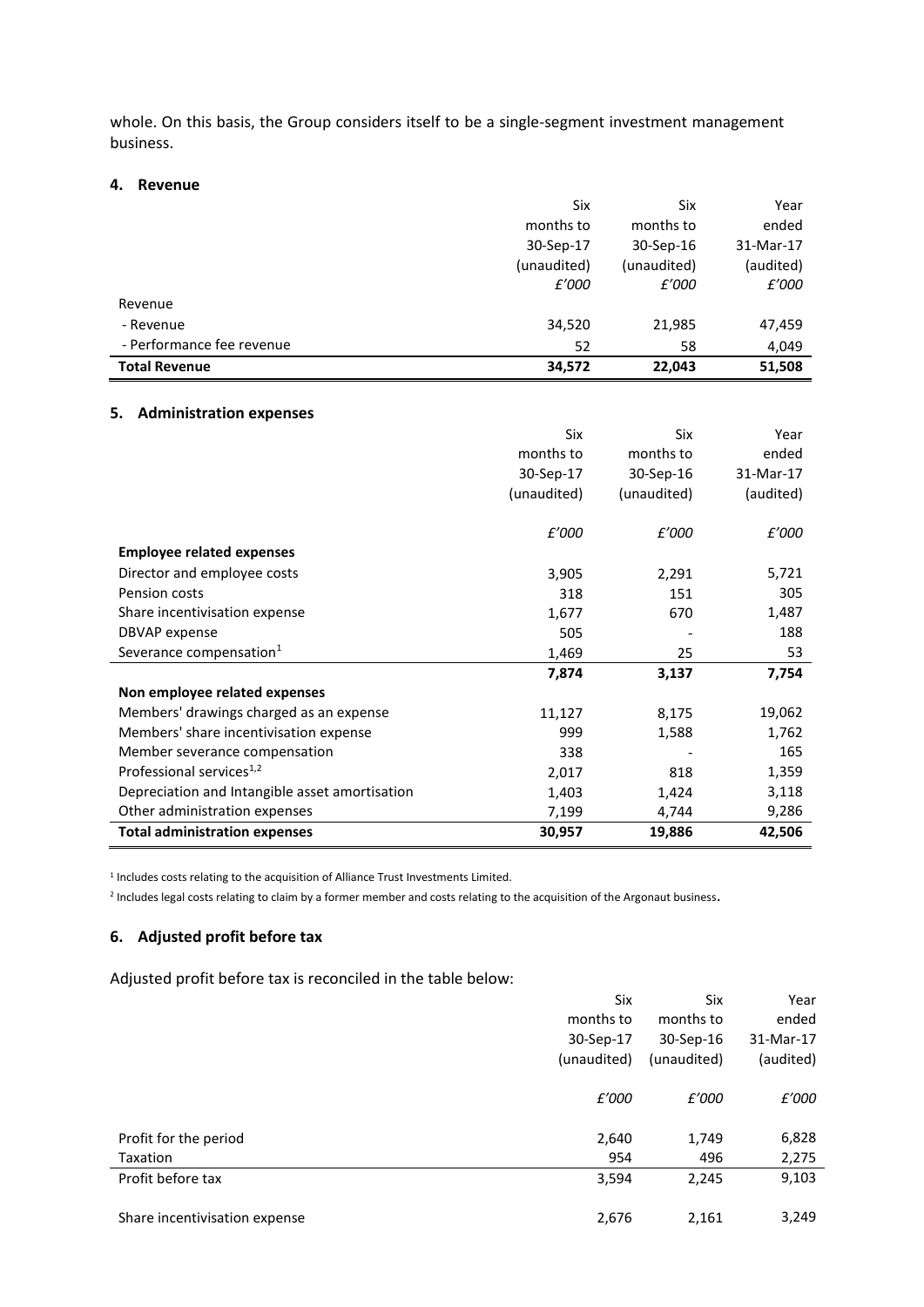| DBVAP expense                                              | 505    |       | 188    |
|------------------------------------------------------------|--------|-------|--------|
| Severance compensation <sup>1</sup>                        | 1,807  | 190   | 218    |
| Professional services <sup>1,2</sup>                       | 2,017  | 818   | 1,359  |
| Depreciation, Intangible asset amortisation and impairment | 1,403  | 1,424 | 3,118  |
| Adjustments                                                | 8,408  | 4,593 | 8,132  |
| Adjusted profit before tax                                 | 12,002 | 6,838 | 17,235 |
| Interest receivable                                        | (2)    | (9)   | (11)   |
| <b>Adjusted operating profit</b>                           | 12,000 | 6,829 | 17,224 |
|                                                            |        |       |        |
| Adjusted basic earnings per share                          | 19.77  | 12.14 | 30.60  |
| Adjusted diluted earnings per share                        | 19.17  | 11.89 | 29.79  |

<sup>1</sup> Includes costs relating to the acquisition of Alliance Trust Investments Limited.

<sup>2</sup> Includes legal costs relating to claim by a former member and costs relating to the acquisition of the Argonaut business.

## **7. Taxation**

The half yearly tax charge has been calculated at the estimated full year effective UK corporation tax rate of 19% (2016: 20%).

## **8. Earnings per share**

The calculation of basic earnings per share is based on profit after taxation and the weighted average number of Ordinary Shares in issue for each period. The weighted average number of Ordinary Shares for the six months ended 30 September 2017 was 49,168,235 (30 September 2016: 45,043,211, 31 March 2017: 45,059,188). Shares held by the Liontrust Asset Management Employee Trust are not eligible for dividends and are treated as cancelled for the purposes of calculating earnings per share.

Diluted earnings per share is calculated on the same bases as set out above, after adjusting the weighted average number of Ordinary Shares for the effect of options to subscribe for new Ordinary Shares that were in existence during the six months ended 30 September 2017. The adjusted weighted average number of Ordinary Shares so calculated for the period was 50,719,938 (30 September 2016: 46,010,147, 31 March 2017: 46,285,217). This is reconciled to the actual weighted number of Ordinary Shares as follows:

|                                                                      | 30-Sep-17  | 30-Sep-16  | 31-Mar-17  |
|----------------------------------------------------------------------|------------|------------|------------|
| Weighted average number of Ordinary Shares                           | 49,168,235 | 45,043,211 | 45,059,188 |
| Weighted average number of dilutive Ordinary shares under<br>option: |            |            |            |
| - to Liontrust Long Term Incentive Plan                              | 1,173,750  | 510,739    | 789,963    |
| - to the Liontrust Option Plan                                       |            | 35.297     | 30,949     |
| - to the DBVAP                                                       | 377,953    | 401,009    | 395,144    |
| - to the Liontrust LMIP                                              |            | 19,891     | 9.973      |
|                                                                      |            |            |            |
| Adjusted weighted average number of Ordinary Shares                  | 50,719,938 | 46,010,147 | 46,285,217 |

#### **9. Intangible assets**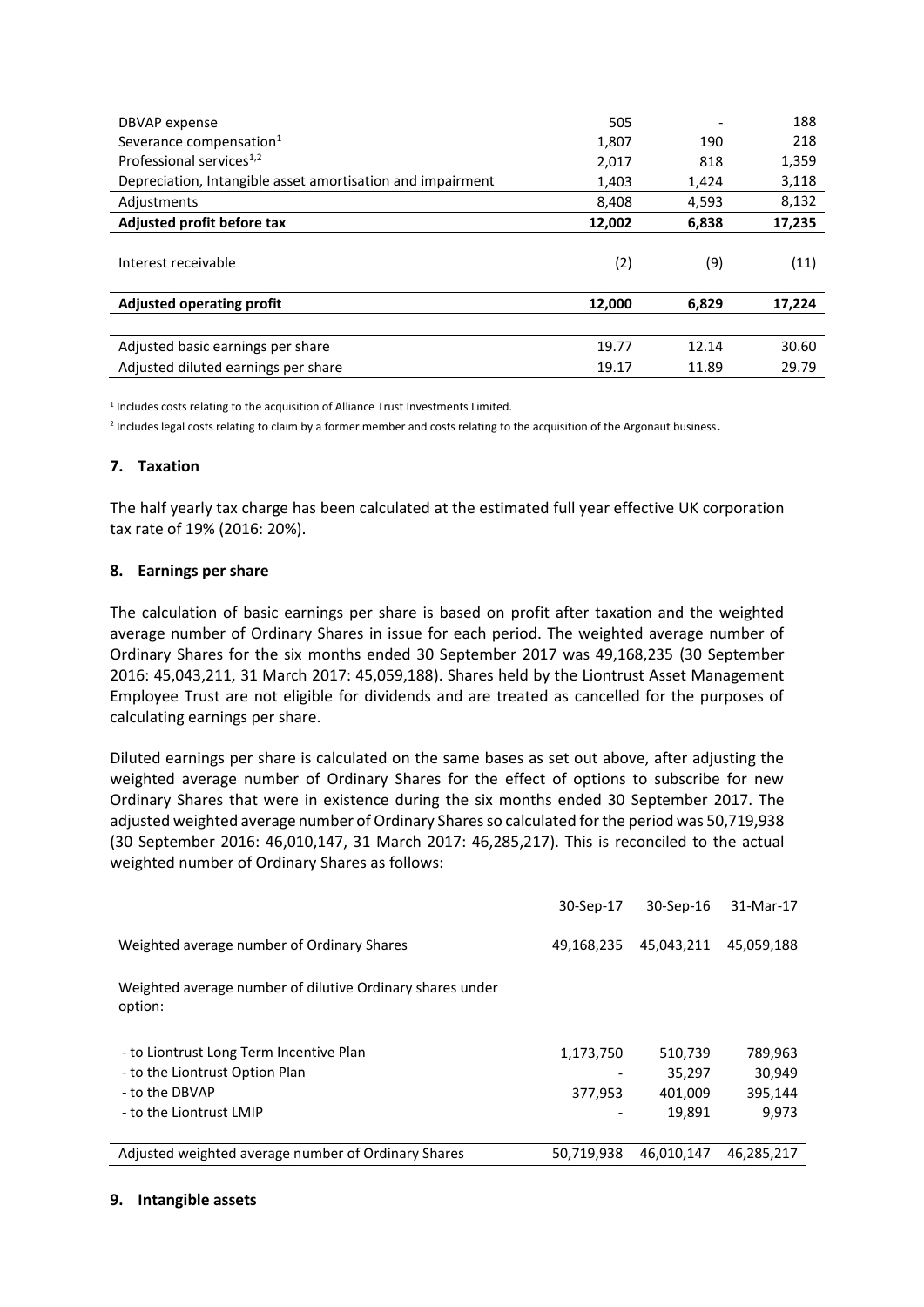Intangible assets represent investment management contracts that have been capitalised upon acquisition and are amortised on a straight-line basis over a period of 5 years or 10 years depending on the type of contracts acquired. The intangible asset on the balance sheet represents investment management contracts as follows:

|                                                            | 30-Sep-17 | 30-Sep-16 | 31-Mar-17 |
|------------------------------------------------------------|-----------|-----------|-----------|
|                                                            | £'000     | £'000     | £'000     |
| Investment management contracts acquired from Walker Crips |           |           |           |
| Asset Managers Limited                                     |           | 1,326     | 2,550     |
| Investment management contracts acquired from Argonaut     | 3.130     | 3,947     |           |
| Investment management contracts acquired from ATI          | 11.400    |           |           |
|                                                            | 14,530    | 5,273     | 2,550     |

As noted in the 2017 Annual report we agreed to acquire the Alliance Trust Investments Limited (the **'Acquisition'**). The Acquisition completed in April 2017 (See note 10).

## **10. Acquisition of Alliance Trust Investments Limited**

On 1 April 2017 ("**Completion Date**"), the Company acquired the entire issued share capital and obtained control of Alliance Trust Investments Limited ("**ATI**") at a cost of £29.425 million (the "**Acquisition**") from Alliance Trust Plc ("**AT Plc**"). As a result of the Acquisition, the Group is expected to increase its offerings to investors, both domestically and across Europe. It expects to reduce costs and benefit from economies of scale following a process of restructuring and integration.

The goodwill of £9.9 million arising from the Acquisition is attributable to the acquired customer base and the expected economies of scale and efficiency increases from combining the operations of ATI and the Group.

The following table summarises the consideration paid for ATI, the fair value of assets acquired and the liabilities assumed at the Completion Date.

| <b>Consideration at 1 April 2017</b>                                          | £'000   |
|-------------------------------------------------------------------------------|---------|
| Cash                                                                          | 9,629   |
| Equity instruments (amount on Completion Date) - 4,060,792 shares             | 15,837  |
| Equity instruments (deferred consideration) - 1,015,198 shares                | 3,959   |
| <b>Total consideration</b>                                                    | 29,425  |
|                                                                               |         |
| Recognised amounts of identifiable assets acquired and liabilities<br>assumed |         |
| Cash and cash equivalents                                                     | 8,700   |
| Trade and other receivables                                                   | 4,603   |
| Trade and other payables                                                      | (3,674) |
| <b>Investment Management contracts</b>                                        | 12,000  |
| Deferred tax liabilities                                                      | (2,076) |
| <b>Total identifiable net assets</b>                                          | 19,553  |
| Goodwill                                                                      | 9,872   |
| <b>Total</b>                                                                  | 29,425  |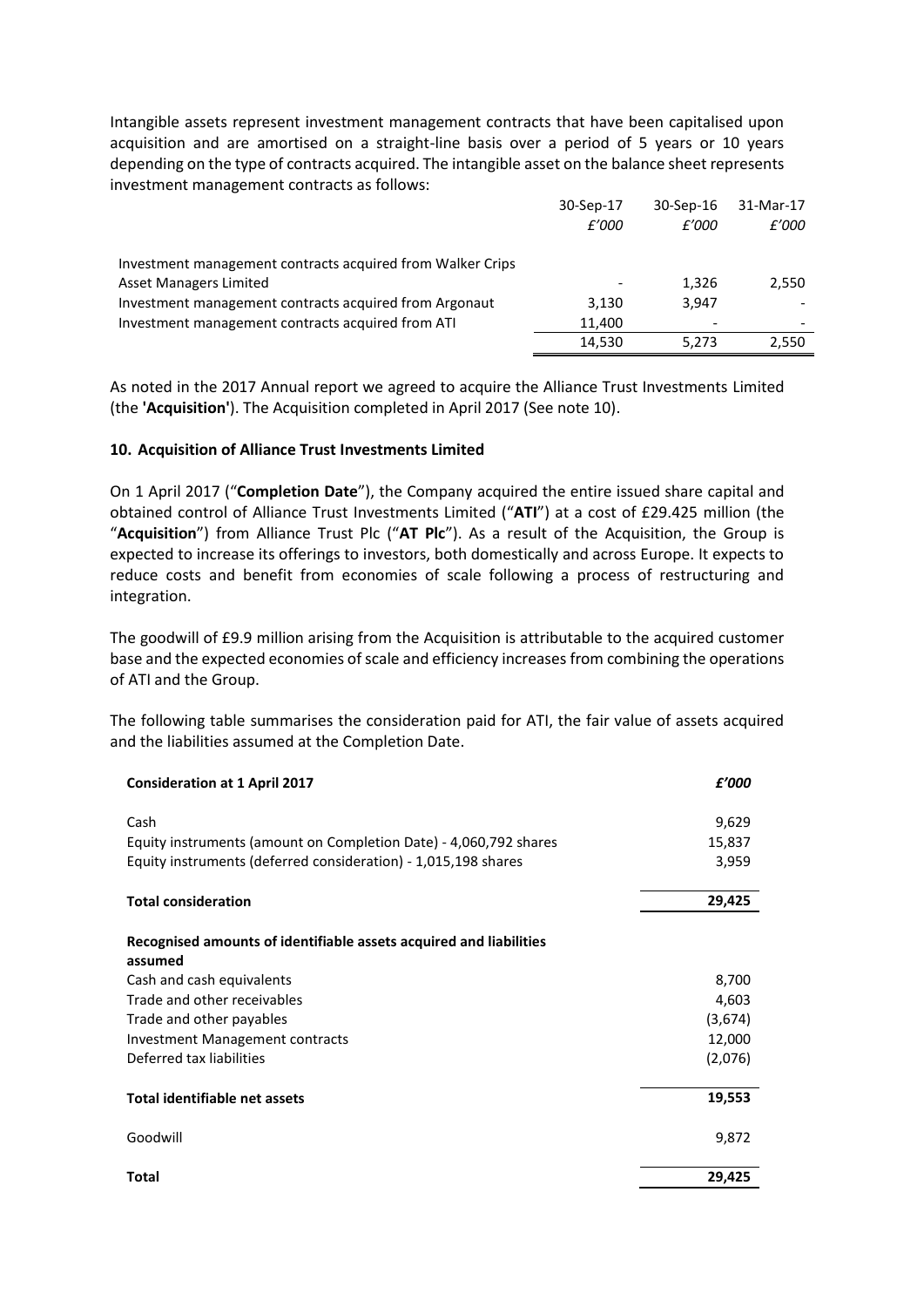Acquisition related costs of £576,000 have been charged to administrative expenses in the consolidated statement of comprehensive income for the year ended 31 March 2017. Since the Completion Date, the ATI business has contributed revenue of £4.7 million and a net loss of £1.9 million (including reorganisation costs).

## Equity instruments issued

The equity instruments issued on the Completion Date comprise of 4.061 million of the Company's ordinary shares ("**Ordinary Shares**"). The Share Purchase Deed relating to the Acquisition stipulated that Liontrust pay an initial considerate of £13.6 million to be satisfied in Ordinary Shares in a number of shares calculated with reference to the 30 day average of the Company's share price as at 15 December 2016. The fair value of the 4.061 million shares on the Completion Date was £15.8 million.

Additionally, the Group has agreed to pay AT Plc additional consideration of £3.4 million on the first anniversary of the Completion Date, which will be satisfied by the allotment and issue of 1.015 million of Ordinary Shares calculated with reference to the 30 day average of the Company's share price as at 15 December 2016. The Group has included £3.9 million as deferred consideration related to the additional consideration, which represents its fair value at the Completion Date.

There is an additional contingent consideration that may become payable. If, on the second anniversary of the Completion Date, the average assets under management managed by the Sustainable Investment team (the investment team acquired pursuant to the Acquisition) for the 3 month period prior to this date is in excess of £3 billion then Liontrust will pay an additional £3 million in cash to AT Plc. At the current time the Group has not recognised a liability for this.

## **11. Financial Assets**

The Group holds financial assets that have been categorised within one of three levels using a fair value hierarchy that reflects the significance of the inputs into measuring the fair value. These levels are based on the degree to which the fair value is observable and are defined as follows:

- a) Level 1 fair value measurements are those derived from quoted prices (unadjusted) in active markets for identical assets and liabilities;
- b) Level 2 fair value measurements are those derived from inputs other than quoted prices included within level 1 that are observable for the asset or liability, either directly (i.e. as prices) or indirectly (i.e. derived from prices); and
- c) Level 3 fair value measurements are those derived from valuation techniques that include inputs for the asset or liability that are not based on observable market data.

As at the balance sheet date all financial assets are categorised as Level 1.

Assets held at fair value through profit and loss:

The Group's assets held at fair value through profit and loss represent units in the UK Authorised unit trusts held in the manager's box (these are valued at bid price.) and units in the UK Authorised unit trusts and shares in the sub-funds of Liontrust Global Funds Plc held as part of the Liontrust DBVAP.

# Assets held as available-for-sale:

The Group's assets held as available-for-sale represent shares in Liontrust GF European Smaller Companies Fund, Liontrust GF Asia Income Fund, Liontrust GF European Strategic Equity Fund and Liontrust GF UK Growth Fund (all sub-funds of Liontrust Global Funds Plc) and are valued at bid price).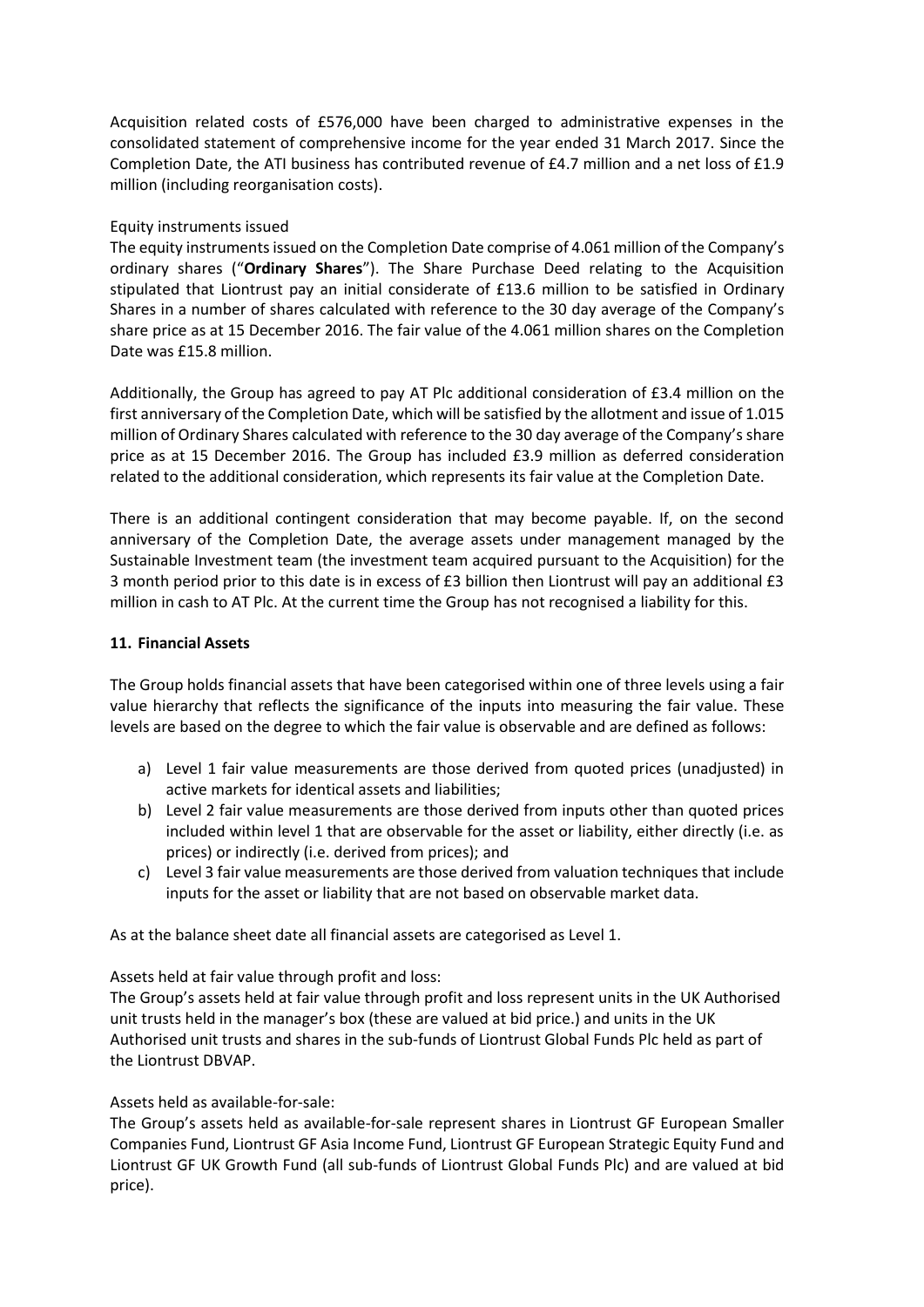## **12. Related party transactions**

During the six months to 30 September 2017 the Group received fees from unit trusts under management of £22,371,000 (2016: £16,792,000). Transactions with these unit trusts comprised creations of £384,521,000 (2016: £374,117,000) and liquidations of £181,329,000 (2016: £373,947,000). Directors can invest in unit trusts managed by the Group on commercial terms that are no more favourable than those available to staff in general. As at 30 September 2017 the Group owed the unit trusts £28,149,000 (2016: £45,130,000) in respect of unit trust creations and was owed £27,360,000 (2016: £43,131,000) in respect of unit trust cancellations and fees.

During the six months to 30 September 2017 the Group received fees from ICVC's under management of £5,284,000 (2016: £nil). Transactions with these ICVC's comprised creations of £542,208,000 (2016: £nil) and liquidations of £243,365,000 (2016: £nil). Directors can invest in ICVC's managed by the Group on commercial terms that are no more favourable than those available to staff in general. As at 30 September 2017 the Group owed the ICVC's £13,859,000 (2016: £nil) in respect of creations and was owed £14,009,000 (2016: £nil) in respect of cancellations and fees.

During the six months to 30 September 2017 the Group received fees from offshore funds under management of £1,087,000 (2016: £613,000). Transactions with these funds comprised purchases of £nil (2016: £110,000) and sales of £54,000 (2016: £85,000). As at 30 September 2016 the Group was owed £177,000 (2016: £99,000) in respect of management fees.

As at 30 September 2017 members owed Liontrust Fund Partners LLP and Liontrust Investment Partners LLP (the 'LLPs') £nil (2016: £492,000). These loans were provided in connection with the relevant members' duties as a member of the relevant LLP.

During the six months to 30 September 2017 remuneration paid to key decision makers (the Executive Directors) was £338,000 (2016: £430,000).

# **13. Key risks**

The Directors have identified the risks and uncertainties that affect the Group's business and believe that they will be substantially the same for the second half of the year as the current risks as identified in the 2017 Annual Report. These can be broken down into risks that are within the management's influence and risks that are outside it.

Risks that are within management's influence include areas such as the expansion of the business, prolonged periods of under-performance, loss of key personnel, human error, poor communication and service leading to reputational damage and fraud.

Risks outside the management's influence include falling markets, terrorism, a deteriorating UK economy, investment industry price competition and hostile takeovers.

Management monitor all risks to the business, they record how each risk is mitigated and have warning flags to identify increased risk levels. Management recognise the importance of risk management and view it as an integral part of the management process which is tied into the business model and is described further in the Risk management and internal control section on page 31 of the 2017 Annual Report and Note 2 "Financial risk management" on page 68 of the 2017 Annual Report.

## **14. Contingent assets and liabilities**